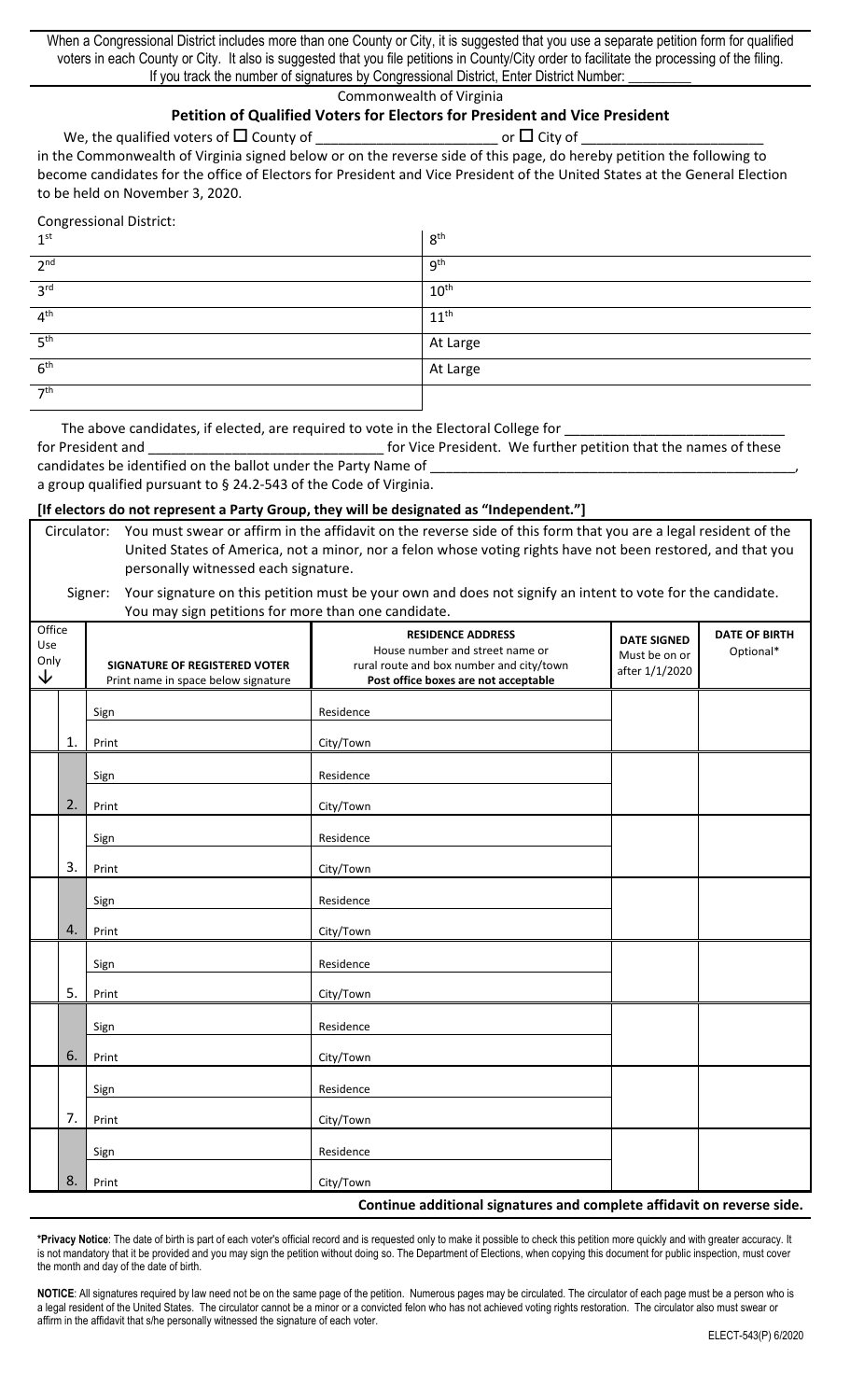| You must swear or affirm in the affidavit below that you are a legal resident of the United States of America,<br>Circulator:<br>not a minor, nor a felon whose voting rights have not been restored and that you personally witnessed each<br>signature. |                                                                                                                  |                                                                                                                                                 |                                                       |                                         |  |  |  |
|-----------------------------------------------------------------------------------------------------------------------------------------------------------------------------------------------------------------------------------------------------------|------------------------------------------------------------------------------------------------------------------|-------------------------------------------------------------------------------------------------------------------------------------------------|-------------------------------------------------------|-----------------------------------------|--|--|--|
| Signer:<br>Your signature on this petition must be your own and does not signify an intent to vote for the candidate.<br>You may sign petitions for more than one candidate.                                                                              |                                                                                                                  |                                                                                                                                                 |                                                       |                                         |  |  |  |
| Office<br>Use Only<br>↓                                                                                                                                                                                                                                   | <b>SIGNATURE OF REGISTERED VOTER</b><br>Print name in space below signature                                      | <b>RESIDENCE ADDRESS</b><br>House number and street name or<br>rural route and box number and city/town<br>Post office boxes are not acceptable | <b>DATE SIGNED</b><br>Must be on or<br>after 1/1/2020 | <b>DATE OF BIRTH</b><br>Optional*       |  |  |  |
|                                                                                                                                                                                                                                                           | Sign                                                                                                             | Residence                                                                                                                                       |                                                       |                                         |  |  |  |
| 9.                                                                                                                                                                                                                                                        | Print<br>Sign                                                                                                    | City/Town<br>Residence                                                                                                                          |                                                       |                                         |  |  |  |
| 10.                                                                                                                                                                                                                                                       | Print                                                                                                            | City/Town                                                                                                                                       |                                                       |                                         |  |  |  |
|                                                                                                                                                                                                                                                           | Sign                                                                                                             | Residence                                                                                                                                       |                                                       |                                         |  |  |  |
| 11.                                                                                                                                                                                                                                                       | Print                                                                                                            | City/Town                                                                                                                                       |                                                       |                                         |  |  |  |
|                                                                                                                                                                                                                                                           | Sign                                                                                                             | Residence                                                                                                                                       |                                                       |                                         |  |  |  |
| 12.                                                                                                                                                                                                                                                       | Print                                                                                                            | City/Town                                                                                                                                       |                                                       |                                         |  |  |  |
|                                                                                                                                                                                                                                                           | Sign                                                                                                             | Residence                                                                                                                                       |                                                       |                                         |  |  |  |
| 13.                                                                                                                                                                                                                                                       | Print                                                                                                            | City/Town                                                                                                                                       |                                                       |                                         |  |  |  |
|                                                                                                                                                                                                                                                           | Sign                                                                                                             | Residence                                                                                                                                       |                                                       |                                         |  |  |  |
| 14.                                                                                                                                                                                                                                                       | Print                                                                                                            | City/Town                                                                                                                                       |                                                       |                                         |  |  |  |
|                                                                                                                                                                                                                                                           | Sign                                                                                                             | Residence                                                                                                                                       |                                                       |                                         |  |  |  |
| 15.                                                                                                                                                                                                                                                       | Print                                                                                                            | City/Town                                                                                                                                       |                                                       |                                         |  |  |  |
|                                                                                                                                                                                                                                                           | Sign                                                                                                             | Residence                                                                                                                                       |                                                       |                                         |  |  |  |
| 16.                                                                                                                                                                                                                                                       | Print                                                                                                            | City/Town                                                                                                                                       |                                                       |                                         |  |  |  |
|                                                                                                                                                                                                                                                           | Sign                                                                                                             | Residence                                                                                                                                       |                                                       |                                         |  |  |  |
| 17.                                                                                                                                                                                                                                                       | Print                                                                                                            | City/Town                                                                                                                                       |                                                       |                                         |  |  |  |
|                                                                                                                                                                                                                                                           | Sign                                                                                                             | Residence                                                                                                                                       |                                                       |                                         |  |  |  |
| 18.                                                                                                                                                                                                                                                       | Print                                                                                                            | City/Town                                                                                                                                       |                                                       |                                         |  |  |  |
|                                                                                                                                                                                                                                                           | Commonwealth of Virginia                                                                                         | - AFFIDAVIT-<br>swear or affirm (i) my full residential                                                                                         |                                                       |                                         |  |  |  |
| address is                                                                                                                                                                                                                                                |                                                                                                                  |                                                                                                                                                 |                                                       | Circulator's Driver's<br>License Number |  |  |  |
|                                                                                                                                                                                                                                                           |                                                                                                                  | (ii) I am a legal resident of the United States of America in the state/commonwealth of<br>; (iii) I am not a minor nor a felon whose           |                                                       |                                         |  |  |  |
| voting rights have not been restored, and (iv) I personally witnessed the signature of each person who<br>a maximum fine up to \$2,500 and/or imprisonment up to ten years.                                                                               | signed this page or its reverse side. I understand that falsely signing this affidavit is a felony punishable by | State where Driver's<br>License was Issued                                                                                                      |                                                       |                                         |  |  |  |
| PLACE PHOTOGRAPHICALLY REPRODUCIBLE<br>NOTARY SEAL/STAMP BELOW                                                                                                                                                                                            |                                                                                                                  | Last 4 Digits of<br>Circulator's Social<br><b>Security Number</b>                                                                               |                                                       |                                         |  |  |  |

State of \_\_\_\_\_\_\_\_\_\_\_\_\_\_\_\_\_\_\_\_\_\_\_\_\_\_ County/City of \_\_\_\_\_\_\_\_\_\_\_\_\_\_\_\_\_\_\_\_\_\_\_\_\_\_\_\_\_ The foregoing instrument was subscribed and sworn before me this \_\_\_\_\_\_\_\_\_ day of \_\_\_\_\_\_\_\_\_\_\_\_\_\_\_\_\_\_\_\_\_\_\_\_\_\_\_\_ , 20 \_\_\_\_\_\_\_\_ , by

.

Print Name of Person Circulating the Petition

Signature of Notary **Notary Registration Number\*\*** Date Notary Commission Expires\*\*

**\*Privacy Notice**: The date of birth is part of each voter's official record and is requested only to make it possible to check this petition more quickly and with greater accuracy. It is not mandatory that it be provided and you may sign the petition without doing so. The Department of Elections, when copying this document for public inspection, must cover the month and day of the date of birth.

**\*Fraud Notice**: Any willfully false material statement or entry made on this form by any person shall constitute the crime of election fraud and be punishable as a Class 5 felony. \*\* If not included in seal/stamp ELECT-543(P) 6/2020